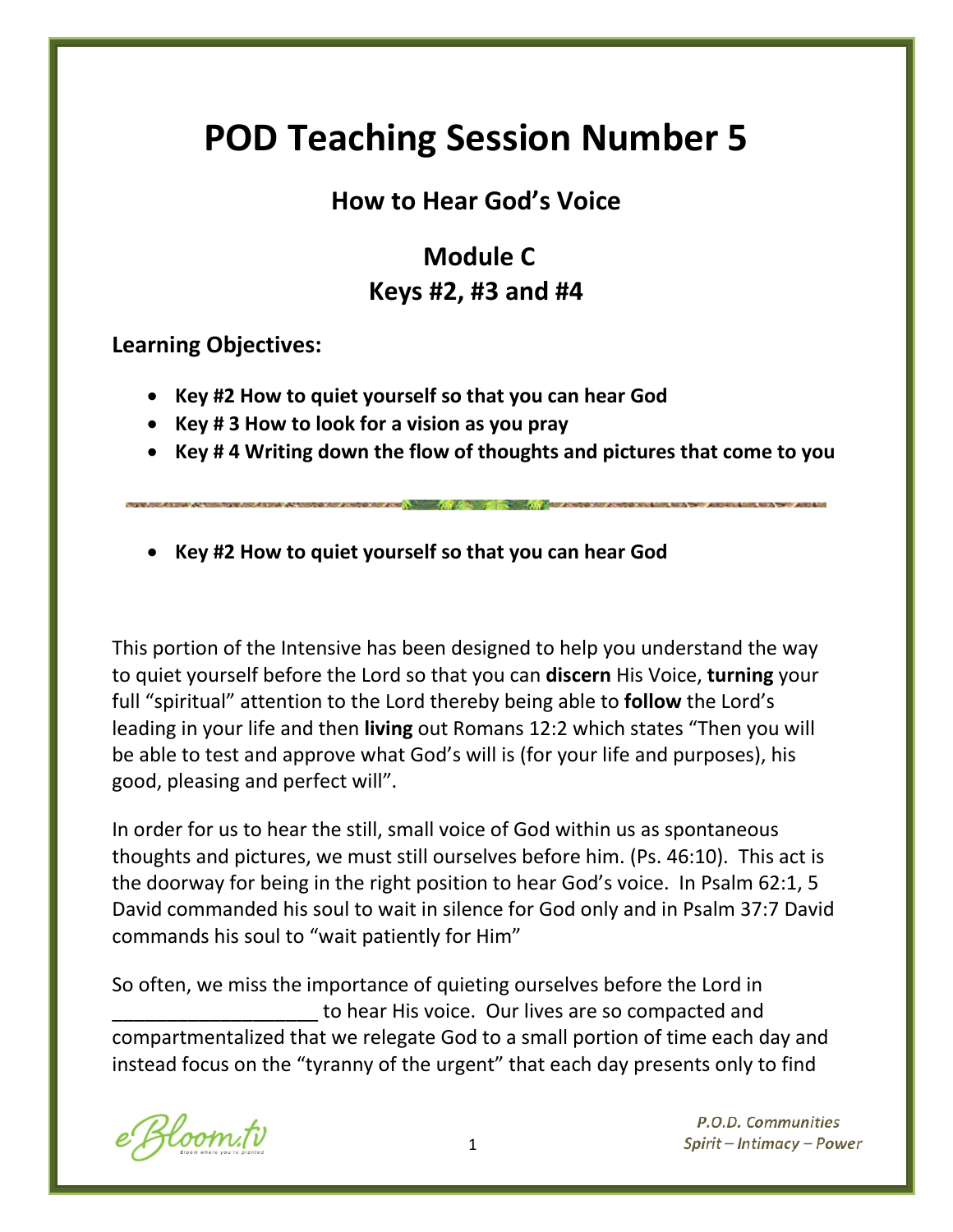out that we gave God our "last fruits" instead of our "first fruits". What happened to the idea that technology would solve all of our time constraints as was promised in the last generation?

In order for our inner man to commune with God, we must **first** remove external distractions. We must find a undisturbed, so that we can center our hearts without being distracted by all that calls out to our souls both externally and internally.

#### **Key Practice:**

Set apart a specific time and place for you to enter into prayer time and personal conversation with God. Ask God to protect each planned divine meeting with him and come prepared to hear from God! 2 Sam. 5:17 tells us the story that when the Philistines heard that David had been **anointed** King over Israel, they went up in full force to search for him, but David **heard** about it and **went down to the strongholds.** Likewise, understand that you have been anointed to do God's will and the enemy, like the Philistines will pursue you to distract you from hearing God voice, GO TO YOUR STRONGHOLDS!

The best time of day and place for me to meet the Lord in stillness and simplicity is:

\_\_\_\_\_\_\_\_\_\_\_\_\_\_\_\_\_\_\_\_\_\_\_\_\_\_\_\_\_\_\_\_\_\_\_\_\_\_\_\_\_\_\_\_\_\_\_\_\_\_\_\_\_\_\_\_\_\_\_\_

Secondly, we **must \_\_\_\_\_\_\_\_\_\_\_ to quiet our inner being – all those voices and thoughts within us that are competing for our attention.** Until the competing voices are quieted, we will never get to a point when we clearly hear God's voice.

There are many ways we can quiet our inner being before God and hear his voice. The chart below reveals effective ways of quieting yourself in preparation to hear God's voice:

Kloom.tv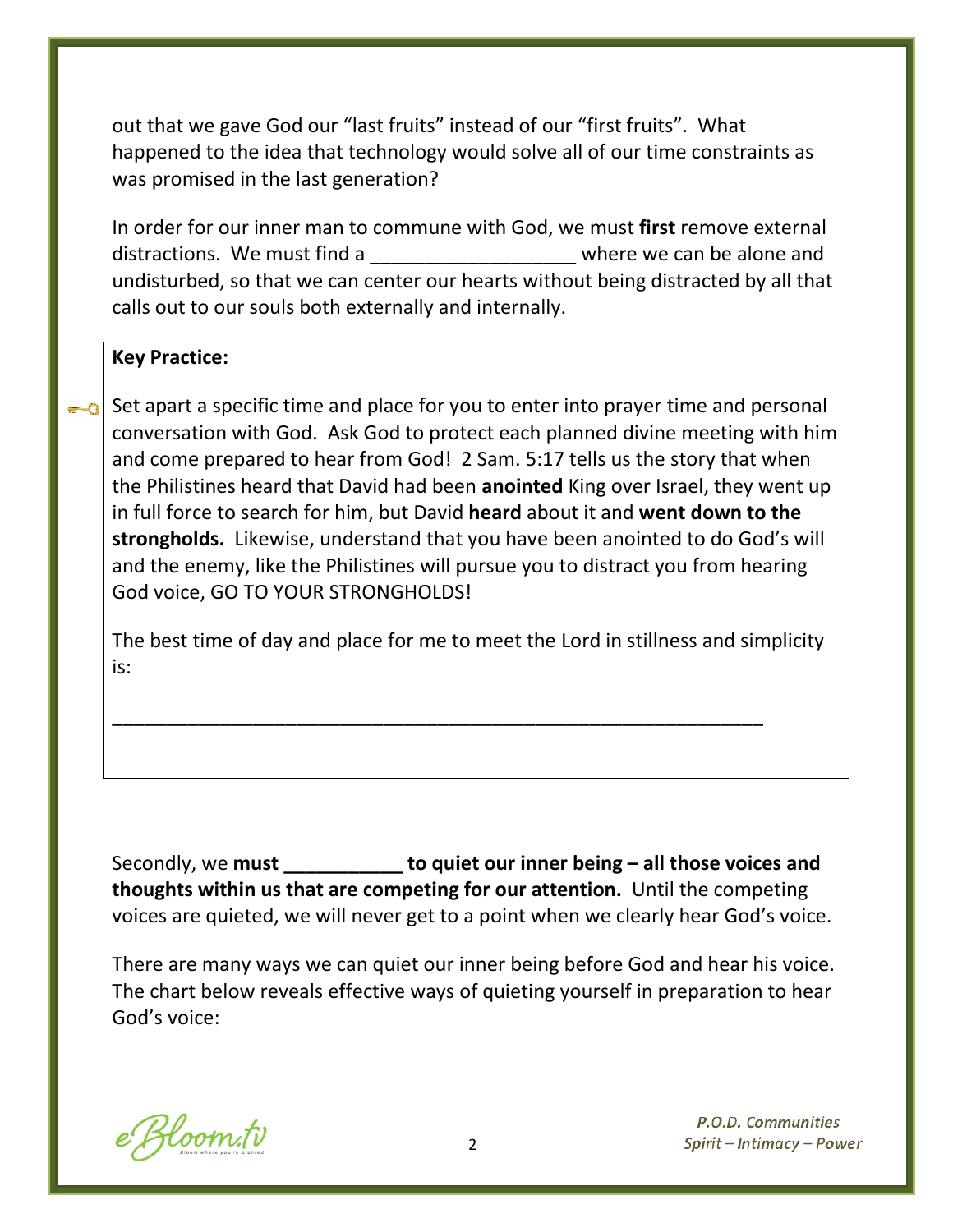## **REMOVING INNER NOISE**

#### **(Voices, Thoughts, Pressures)**

| Problem                              | <b>Solution</b>                         |
|--------------------------------------|-----------------------------------------|
| Thoughts of things to do             | Write them down so that you do not      |
|                                      | forget and address them later.          |
| Thoughts of sin consciousness        | Confess your sins and clothe yourself   |
|                                      | with the robe of righteousness before   |
|                                      | God (1 John 1:9).                       |
| Mind unsettled in general            | <b>Focus on Jesus himself and</b>       |
|                                      | concentrate on Him, the goal and        |
|                                      | object of our faith (Hebrews 12:2).     |
| Need to get in touch with your heart | Begin singing and listening to the      |
|                                      | spontaneous song bubbling up from       |
|                                      | your heart.                             |
| Need additional time to commune      | Realize that times when you are doing   |
| when your mind is poised and still   | automatic activities (e.g. driving,     |
|                                      | bathing, exercising, routine jobs etc.) |
|                                      | are ideal times to hear from God His    |
|                                      | thoughts and pictures.                  |

You may want to spend more time asking God to show you if there are other unrevealed patterns or voices that keep you from stilling yourself before the Lord. Fill in the problems below and ask God for His solution so that you can hear His voice more clearly and consistently. You can do this by asking God to show you what is in your at the moment of contact with His Spirit. God will show you what the object or issue is. Write it down here so that you can listen to the Lord and examine it from His point of view. Also discuss with you POD group later what God revealed to you and what you collectively think is the best solution.

| Problem | Solution |
|---------|----------|
|         |          |
|         |          |
|         |          |
|         |          |
|         |          |
|         |          |

e Bloom.tv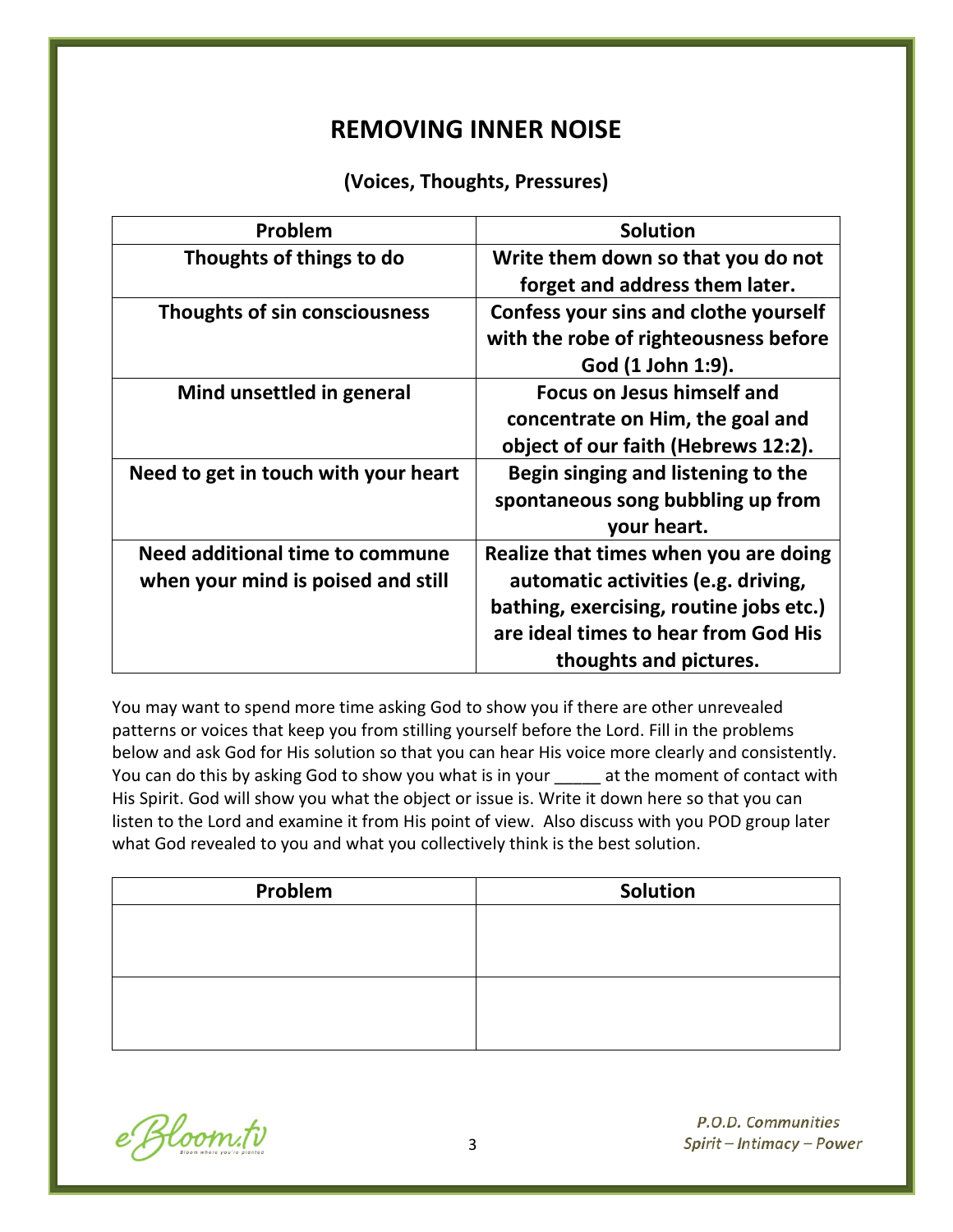#### **IDENTIFYING THE STATE OF BEING STILL:**

Being still before the Lord in a contemplative or meditative state involves properly positioning ourselves before the Lord with our whole heart. This involves the five aspects as listed below.

#### **1. Physical Calm:**

The Biblical exhortation concerning physical calm:

Hebrews 4:9-11 states "*There remains therefore a Sabbath rest for the people of God. For the one who has entered into His rest has himself also rested from his works, as God did from his. Let us therefore be \_\_\_\_\_\_\_\_ to enter into that rest, lest anyone fall through following the same example of disobedience*"

The opposite of physical calm is physical tension. Is this your struggle today?

#### **2. Focused Attention:**

The Biblical exhortation concerning focused attention

Hebrews 12:1-2 states "…*and let us…lay aside every encumbrance, and …sin which so easily entangles us, and let us run…\_\_\_\_\_\_\_\_\_\_\_\_\_ on Jesus, the author and perfecter of our faith…*.".

John 5:19 states "*Truly, truly, I say to you, the Son can do nothing of Himself, unless it is something He \_\_\_\_\_\_\_ the Father doing; for whatever the Father does, these things the Son also does in like manner".*

The opposite of focused attention is distraction. Is this your struggle today?

#### **3. Letting Be:**

The Biblical exhortation concerning letting be:

Psalm 46:10 states *"Cease \_\_\_\_\_\_\_\_\_\_ (aka "Be still") and know that I am God"*

Bloom.tv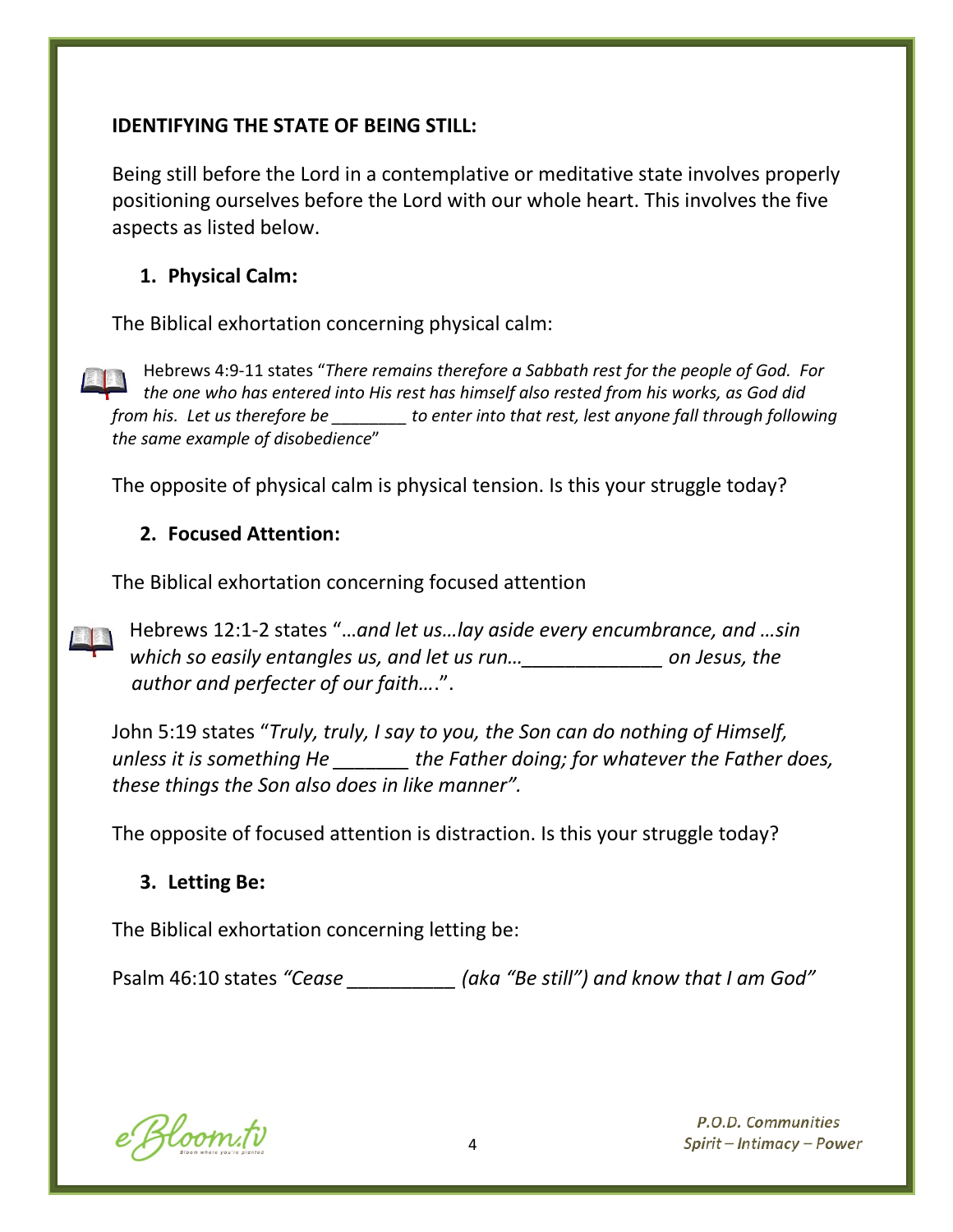

Phil. 4:6-7 states "*Be anxious for nothing, but in everything, by prayer and supplication with thanksgiving, let your requests be made known to God. And the peace of God, which surpasses all comprehension, shall guard your \_\_\_\_\_\_\_\_\_\_\_\_\_\_\_\_\_\_\_\_\_\_\_ in Christ Jesus".*

The opposite of letting be is over-control. Is this your struggle today?

#### **4. Receptivity:**

The Biblical exhortation concerning receptivity

John 15:4-5 states *"Abide in Me, and I in you. As the branch cannot bear fruit of itself, unless it abides in the vine, so neither can you, unless you abide in Me. I am the \_\_\_\_\_\_\_ you are the \_\_\_\_\_\_\_\_\_\_\_\_\_\_\_; he who abides in Me, and I in him, he bears much fruit; for apart from Me you can do nothing".*

James 4:10 states "*Humble yourself before God and he will lift you up…"*

The opposite of receptivity is activity. Is this your struggle today?

#### **5. Spontaneous Flow:**

The Biblical exhortation concerning spontaneous flow:

John 7:38-39 states "*He who \_\_\_\_\_\_\_\_\_\_ in Me, as the Scripture said, "From his innermost being shall flow rivers of living water." But this He spoke of the Spirit, whom these who believed in Him were to receive…"*

The opposite of spontaneous flow is analytical thoughts. Is this your struggle today?

#### **Contrasting Biblical Meditation with Non-Christian Meditation**

Christian meditation is a form of prayer and contemplation in which a structured attempt is made to get in touch with and to deliberately reflect upon the revelations of God. Christian meditation involves the process of deliberately focusing on specific thoughts (God's thoughts) such as biblical passages (Logos) and pictures and reflecting on their meaning in the context of God's love for us.

Hoom.tv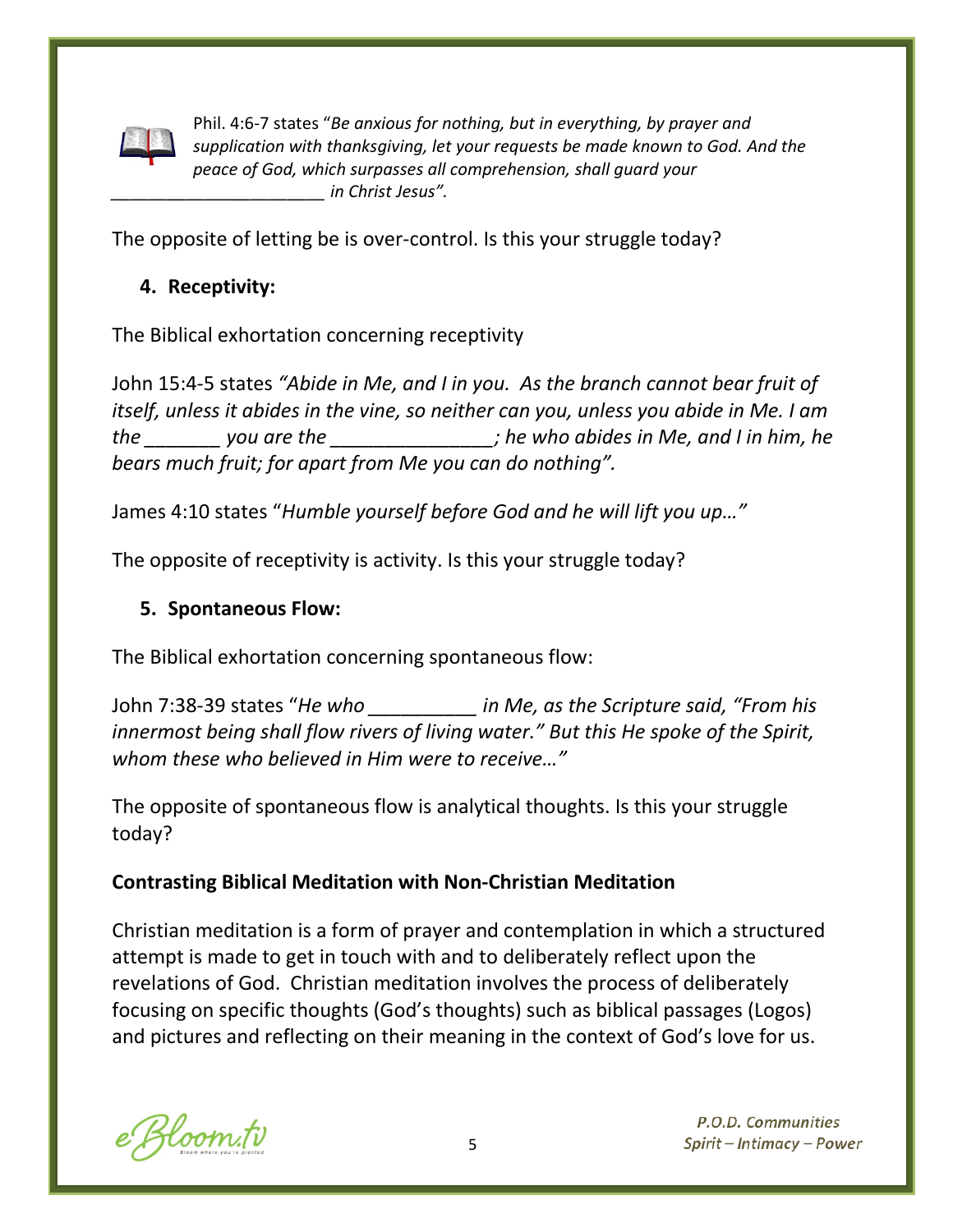Psalm 1 is a great example of the life lived out of meditation and it states "*His delight is in the law of the Lord, and in his law doth he \_\_\_\_\_\_\_\_ day and night".*  KJV

Psalm 19:14 states "*Let the words of my mouth and the meditations of my heart be acceptable in thy sight, Oh Lord, my strength and my Redeemer".* KJV



Christian Meditation is always grounded in the Bible; it is characterized by responding to God's love for us and leads us to loving God more and deeper. Christian meditation always draws us towards God the Creator, not any aspect of his creation!

**Non-Christian Meditation –** The styles of meditation found in Buddhism and the New Age Movement strive to "disengage" your mind while Christian meditation aims to fill your minds with thoughts and scripture that the Holy Spirit brings (bubbles) up to your mind.

Another difference between Christian meditation and Non-Christian meditation is that Christian meditation puts our focus on the Creator versus non-Christian meditation focuses on creation. In preparation for this presentation I conducted an interview with a middle aged man that has practiced TM (transcendental meditation) for over 25 years. He explained that he always begins the process with emptying his mind and then an image is brought to his mind. It could be a squirrel, tree, forest or other object, but the one object that most often comes up is a candle. That is his favorite object to focus on during his trance. His motive is to disengage from his current environment and find a different spiritual reality.

#### **Removing All Idols in Your Heart by fixing your Eyes on Jesus:**

When we pray or speak to God we are fixing the eyes of our hearts either on Jesus or the object of our prayer that is not Jesus. We all have prayed for something and during our prayer time have focused on the object (creation) rather than the Creator.

The principle of defining what an idol is while you are praying is when any object of creation is larger than Jesus in the eyes of your heart, the object of creation can become an idol.

loom.tv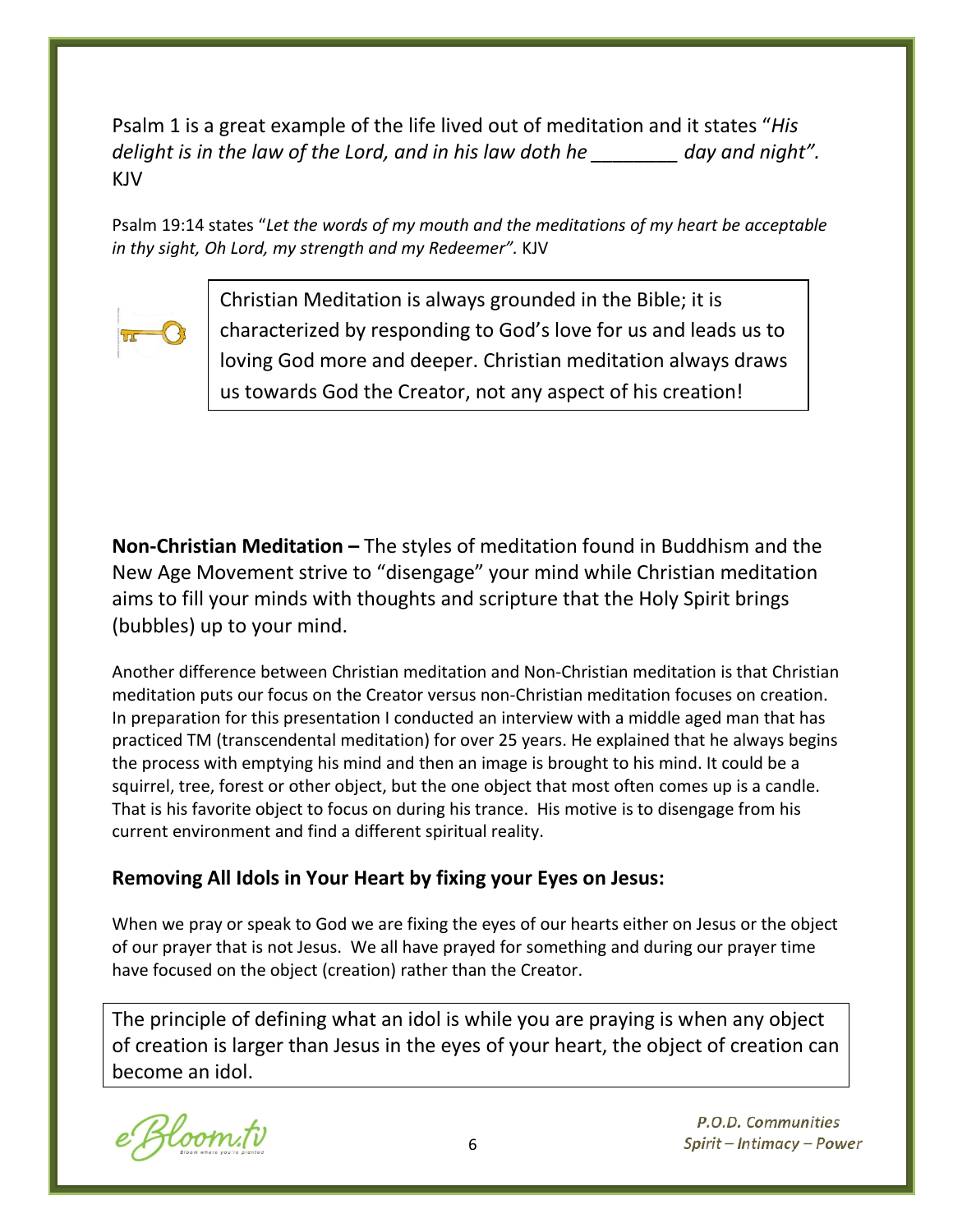Ezekiel 14:4 states "…*any man in the house of the Lord who sets up his idols in his heart, puts right before his face the stumbling block of his iniquity, and then comes to the prophet, I the Lord will be brought to give him an answer in the matter in view of the multitude of his idols."*

#### Praying with an Idol in Your Heart Ezekiel 14:4 Praying with an idol

"The Thing" is held more prominently in your consciousness and vision than is Jesus.



**ISSUE or IDOL**



The answer comes back through the idol: "Yes."

#### Praying without an idol



is a similar to the prominently in your heart and mind than is "The Thing" for which you are praying. The answer comes back from Jesus: "Caution-No."

THE PRINCIPLE: The intuitive flow comes out of the vision being held before one's eyes.

AN EXAMPLE: Balaam — Numbers 22:15-35

Figure 3.2

When I come to the Lord in prayer and conversation, I am to come to Him as a living sacrifice, and I must lay down my will and be totally sold out to God's will and direction concerning the issue about which I am praying. If I pray about the issue with my own "preconceived direction"

Zloom.tv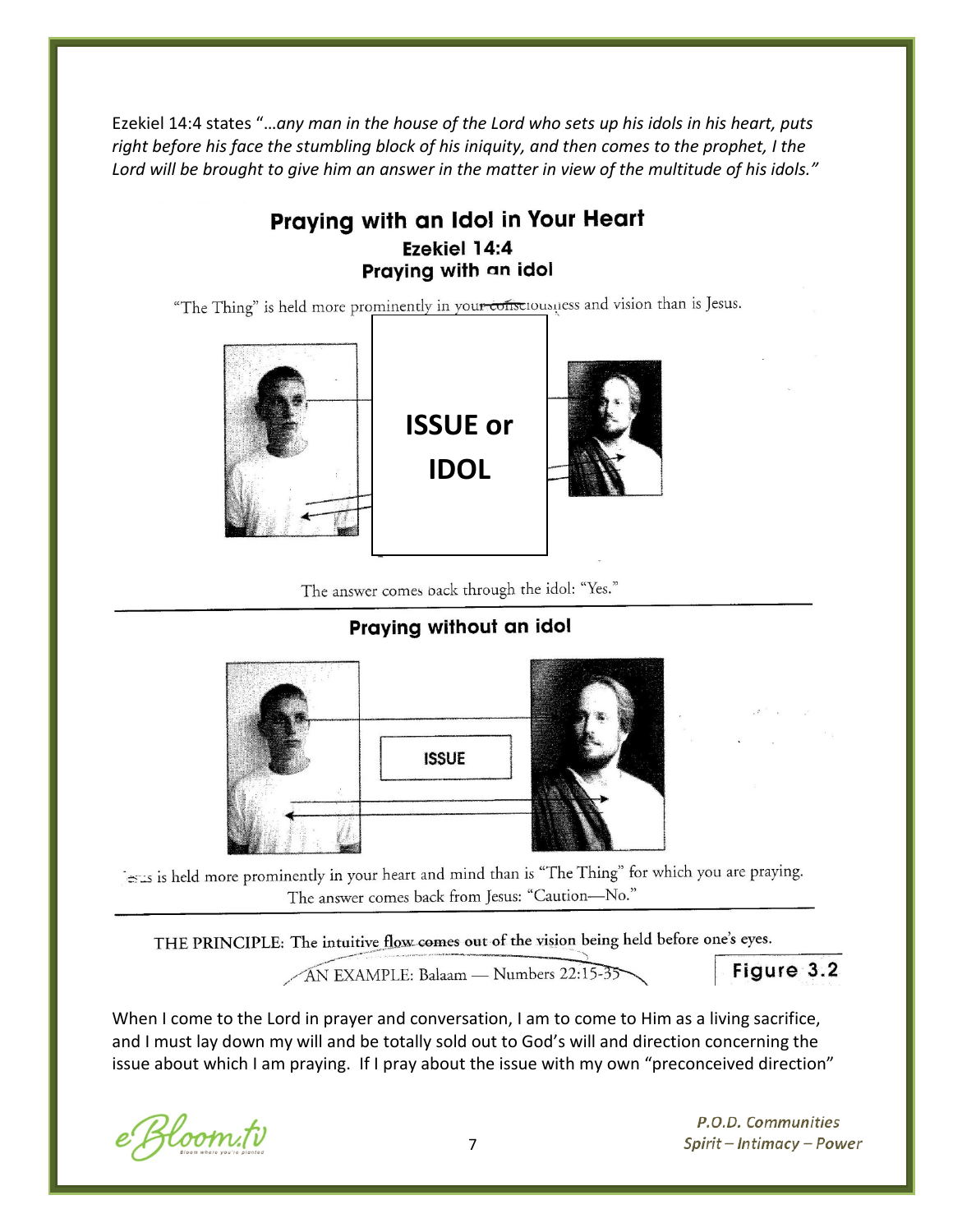in my heart based on an idol, my own \_\_\_\_\_\_\_\_ will interfere with God's voice and direction. I may deceive myself when I think that I heard God's voice when I was really hearing my own thoughts and acting on my own will because I was praying with an idol.

James 4:1-3 exhorts us regarding our own desires and their effect on our lives by stating "*What causes fights and quarrels among you? Don't they come from your \_\_\_\_\_\_\_\_\_\_ that battle within you (i.e. boil up)? You want something and you do not get it. You kill and covet, but you cannot have what you want. You quarrel and fight. You do not have because you do not ask God. When you ask, you do not receive, because you ask with the wrong motives, that you may spend what you get on your own pleasures."*

Instead, the Bible does give us a reliable pattern for approaching God and the right attitude to have when presenting our needs and concerns to Him. Psalm 37:4 states "*Delight yourself in the Lord and he will give you the \_\_\_\_\_\_ of your heart".*

Do you see that praying with an idol in your heart skews the pure flow from God to you and often misguides you to wrong choices and conclusions?

**The Principle of Pure Focus is this:** "The intuitive flow comes out of the vision I am holding before my eyes. That is why I am commanded to fix my eyes on Jesus, the author and perfecter of my faith. Only that pure focus makes the vision pure.

When we pray with an idol in our hearts, we may get an affirmative answer from the Lord, but it will bring destruction in its many forms. Therefore, when we pray, we must be certain that our vision is purified and that we see Jesus as the One who is MUCH LARGER than the object or issue for which we are praying. Only then will our answer be pure and life-giving.

**In conclusion, we are truly transformed by the renewing of our mind when we have gazed upon Him (Heb.12:2) with loving affection for so long that we become the reflection of His glory (2Cor. 3:18), taking on His character (Gal. 5:22,23) and His power (dunamis and exousia). A union has taken place in our spirits (1 Cor. 6:17), and we understand and live out "I have been crucified with Christ and I no longer live, but Christ lives in me…" Gal. 2:20.**

Hoom.tv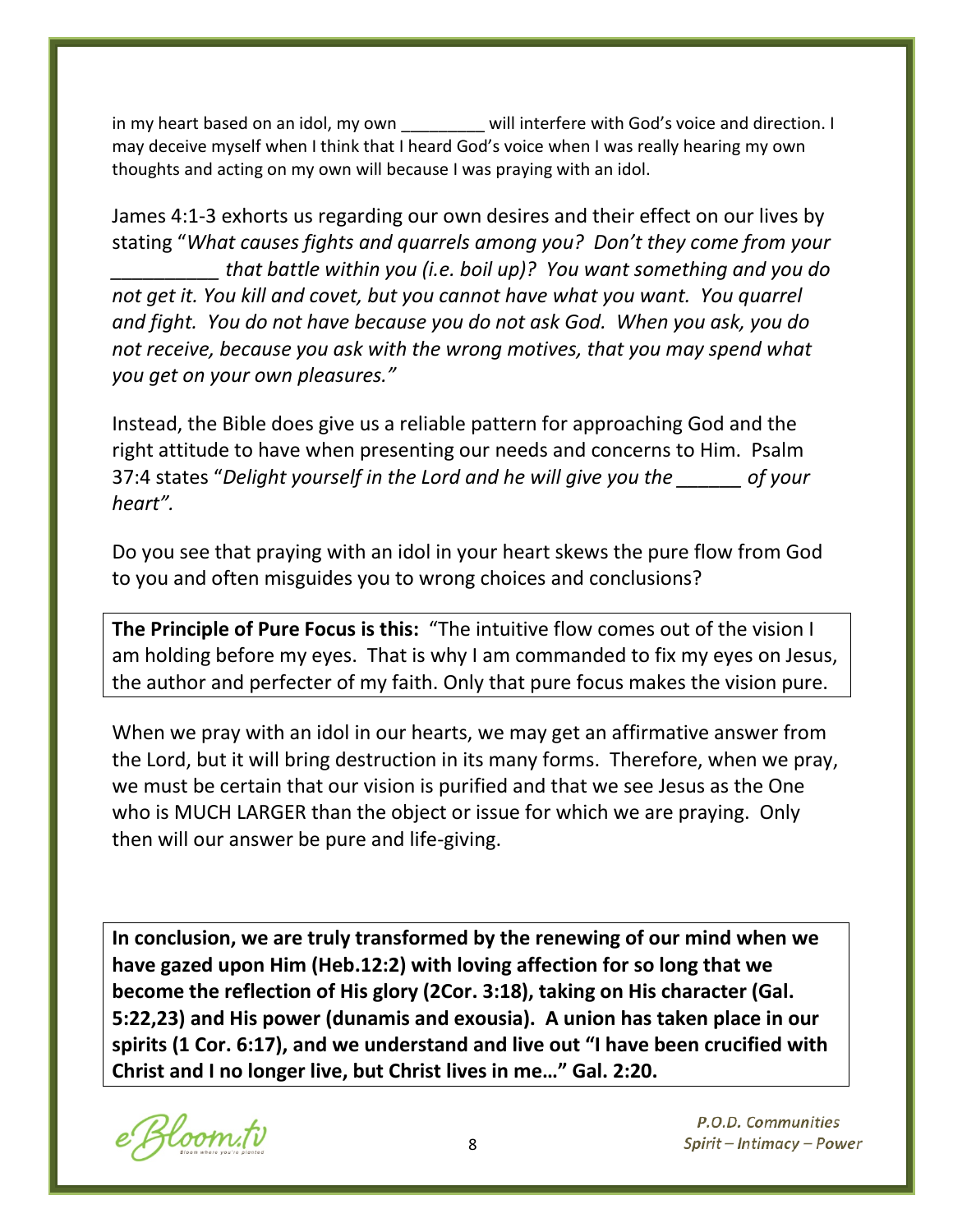#### • **KEY # 3 Look for vision as you pray**

#### **HOW I AM TO USE THE EYES OF MY HEART**

Our ability to see in the spirit is a primary sense by which we perceive the spiritual dimension. In light of our relationship with God being a heart–to–heart and Spirit-to-spirit reality, we should expect this faculty to be central in our relationship with God. We tend to live more in the world of logical concepts and rational thinking than in the world of heart impressions, dreams and visions. It is God that opens these doors to us as we "abide in Him". God wants to communicate to us through the eyes of our hearts, giving us dreams, visions and godly imagination, but first we must recognize this sense within us and the importance it can have as we present it to be used by Him. For approximately 25 years of my walk with Christ, I did not see many visions or dreams. That all changed when God woke me up in 2004/2005. When He gave me two dreams that inspired me to look with the eyes of my heart more intently to Him! Below are several scriptures given to us to inspire the right side of our brains to see God through dreams and visions:

Acts 2:17 states "*In the last days, God says, I will pour out my Spirit on all people. Your sons and daughters will\_\_\_\_\_\_\_\_\_\_\_ and your young men shall see \_\_\_\_\_\_\_\_\_\_\_ and your old men will dream \_\_\_\_\_\_\_\_\_\_\_\_\_\_".*

Hab. 2:1-3 reveals several issues that involve Habakkuk's use of his "eyes of the heart". Let's read this passage together and see what Habakkuk's preparation looked like in anticipation of hearing from God.

*"I will stand at my watch and station myself on the ramparts; I will \_\_\_\_\_\_\_\_ \_\_\_\_\_\_\_\_\_what He will say to me, and what answer I am to give to this complaint."*

Then the Lord replied:

Bloom.tv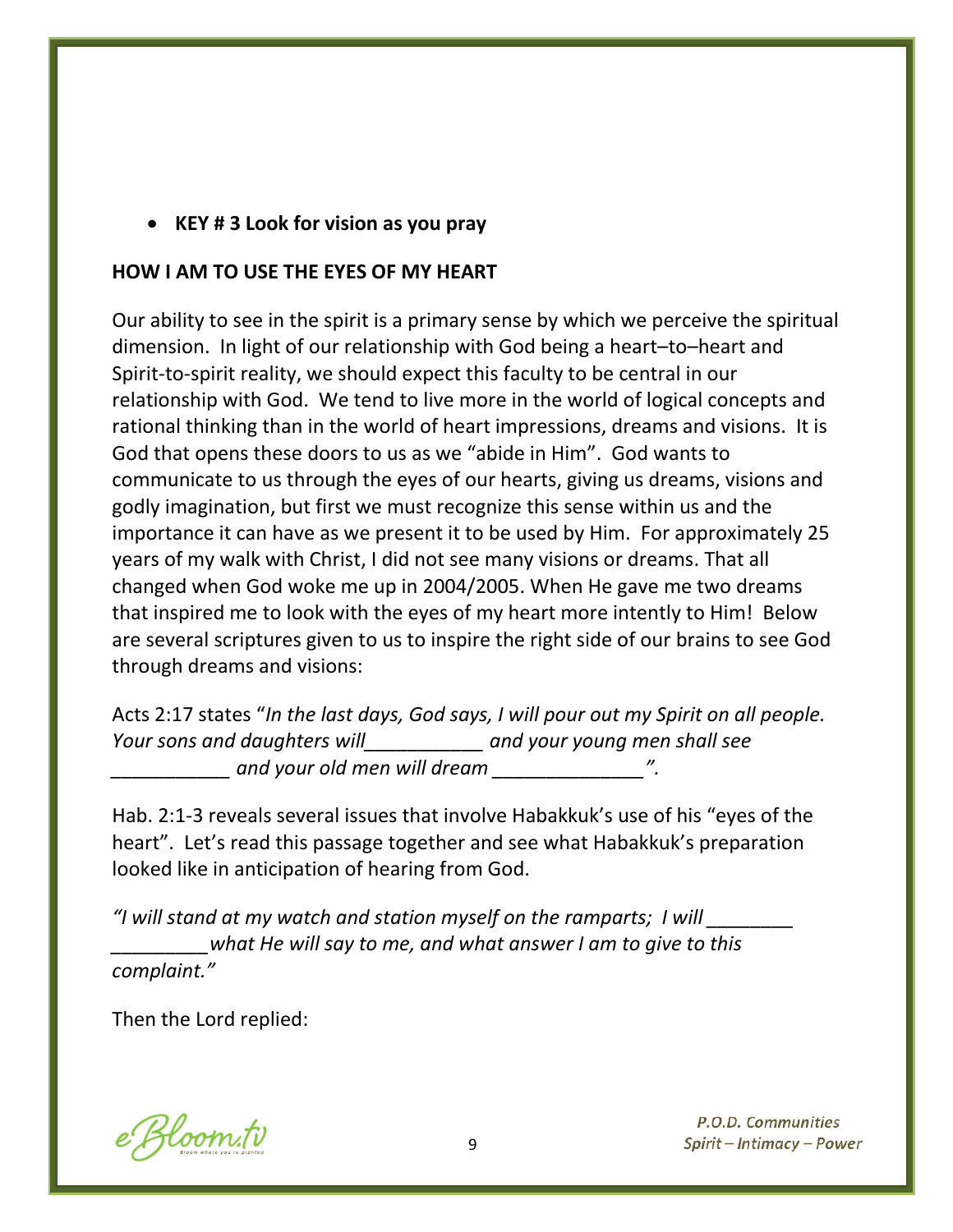*"Write down the revelation and make it plain on tablets so that a herald may run*  with it. For the revelation awaits an appointed time, it speaks of the end and will *not prove false. Though it linger, \_\_\_\_\_\_\_\_ for it, it will certainly come and will not delay".*

What was Habakkuk's stance before the Lord? \_\_\_\_\_\_\_\_\_\_\_\_\_\_\_\_\_\_\_\_\_\_\_\_\_\_\_\_.

\_\_\_\_\_\_\_\_\_\_\_\_\_\_\_\_\_\_\_\_\_\_\_\_\_\_\_\_\_\_\_\_\_\_\_\_\_\_\_\_\_\_\_\_\_\_\_\_\_\_\_\_\_\_\_\_\_\_\_\_\_\_\_\_

What were Habakkuk's expectations before the Lord?

What two things did the Lord ask Habakkuk to do?

| 1.               | -<br>181L.,<br>,,,,,              |
|------------------|-----------------------------------|
| $\overline{2}$ . | $\overline{\phantom{0}}$<br>VVIIV |

Revelation 4:1-2 shows us what happened to John as he looked inwardly for a same and heard a voice....."After this I \_\_\_\_\_\_\_\_\_\_\_, and there before me was a door standing open in *heaven. And the voice I had first heard speaking to me like a trumpet said, "Come up here, and I will show you what must take place after this." At once I was in the spirit and there before me was a throne in heaven with someone sitting on it."*

What was John's stance before seeing the door open in heaven?

John 5:19-20 states "*Jesus gave them this answer: "I tell you the truth, the Son can do nothing by himself; he can do only what he \_\_\_\_\_\_\_\_ His Father doing, because whatever the Father does the Son also does. For the Father loves the Son and shows Him all he does…"*

\_\_\_\_\_\_\_\_\_\_\_\_\_\_\_\_\_\_\_\_\_\_\_\_\_\_\_\_\_\_\_\_\_\_\_\_\_\_\_\_\_\_\_\_\_\_\_\_\_\_\_\_\_\_\_\_\_\_\_\_\_\_\_\_\_\_

What is Jesus' stance before the Father? \_\_\_\_\_\_\_\_\_\_\_\_\_\_\_\_\_\_\_\_\_\_\_\_\_\_\_\_\_\_\_\_

What is Jesus intent with respect to what He sees the Father doing?

What does the Father "show" the Son?

Therefore, the "eyes of our hearts" (Eph 1:17-18) is a spiritual sense of our hearts. It is one of the ways man's heart communicates. One's ability to think in terms of images and pictures is extremely important to the Christian's life. Spiritual maturity involves both knowing how to present our logical faculties and our

\_\_\_\_\_\_\_\_\_\_\_\_\_\_\_\_\_\_\_\_\_\_\_\_\_\_\_\_\_\_\_\_\_\_\_\_\_\_\_\_\_\_\_\_\_\_\_\_\_\_\_\_\_\_\_\_\_\_\_\_\_\_\_\_\_\_\_

\_\_\_\_\_\_\_\_\_\_\_\_\_\_\_\_\_\_\_\_\_\_\_\_\_\_\_\_\_\_\_\_\_\_\_\_\_\_\_\_\_\_\_\_\_\_\_\_\_\_\_\_\_\_\_\_\_\_\_\_\_\_\_\_\_\_

loom.tv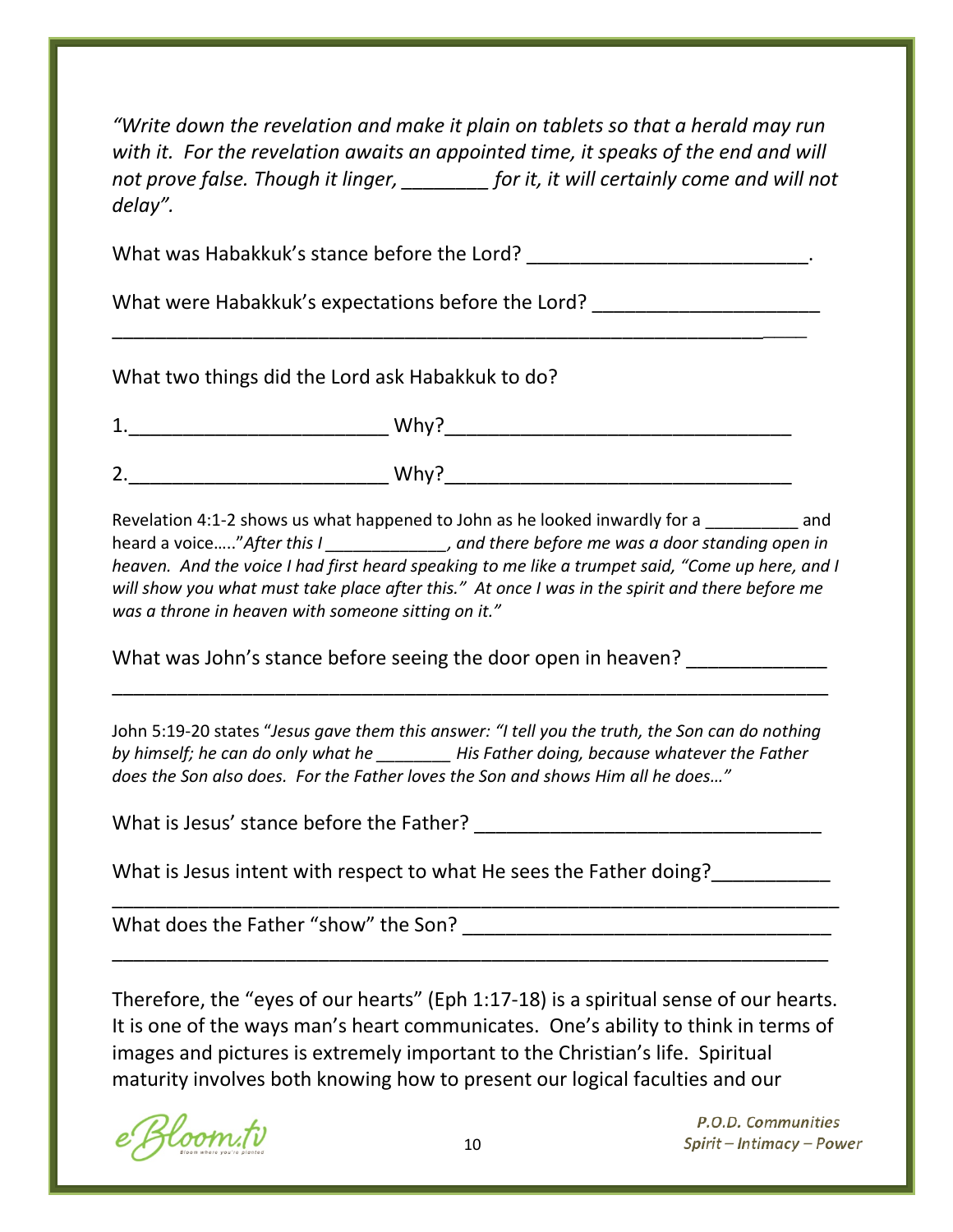visionary faculties to the Holy Spirit for His use. The results are Spirit-led reasoning and godly imagination, visions and dreams.

Upon a close examination of the scriptures, we see that dreams and visions have been prevalent throughout the history of God's relationship with men and women.

#### **Defining Visions:**

#### **1. Spontaneous Vision on the Screen within your mind**

At any particular time, we may receive a spontaneous inner picture in the same manner as we receive spontaneous *rhema*. God may give you a vision of the face of a loved one or friend and you just know that you are to pray for that person right then. The picture or image that bubbles up may be light and gentle and is seen within. It may be sharp or hazy, precise or unclear. Almost everyone polled in the book "How to hear God's Voice" has experienced this type of vision.

#### **2. Spontaneous Vision while in Prayer**

Similar to the spontaneous visions that may come to us anytime, thoughts, pictures and concepts also come upon us when we are in prayer. They sometimes bring conviction. Sometimes we find ourselves trying to turn off the thoughts and pictures of God, although we know they are true when they come upon us. Spontaneous visions while in prayer inspire us to drawn ourselves closer to God and love him more.

#### 3. **Seeing a Vision outside Yourself**

On this level, a person actually sees a vision outside himself, with the eyes of his heart. For example, Elisha prayed and said, "*Oh Lord, I pray, open his eyes that he may see.' And the Lord opened the servant's eyes, and he saw; and behold, the mountain was full of horses and chariots of fire all around Elisha" (2 Kings 6:17).* According to the author of "How to hear God's voice", only about 15% of Christians he polled have experienced this type of vision.

Bloom.tv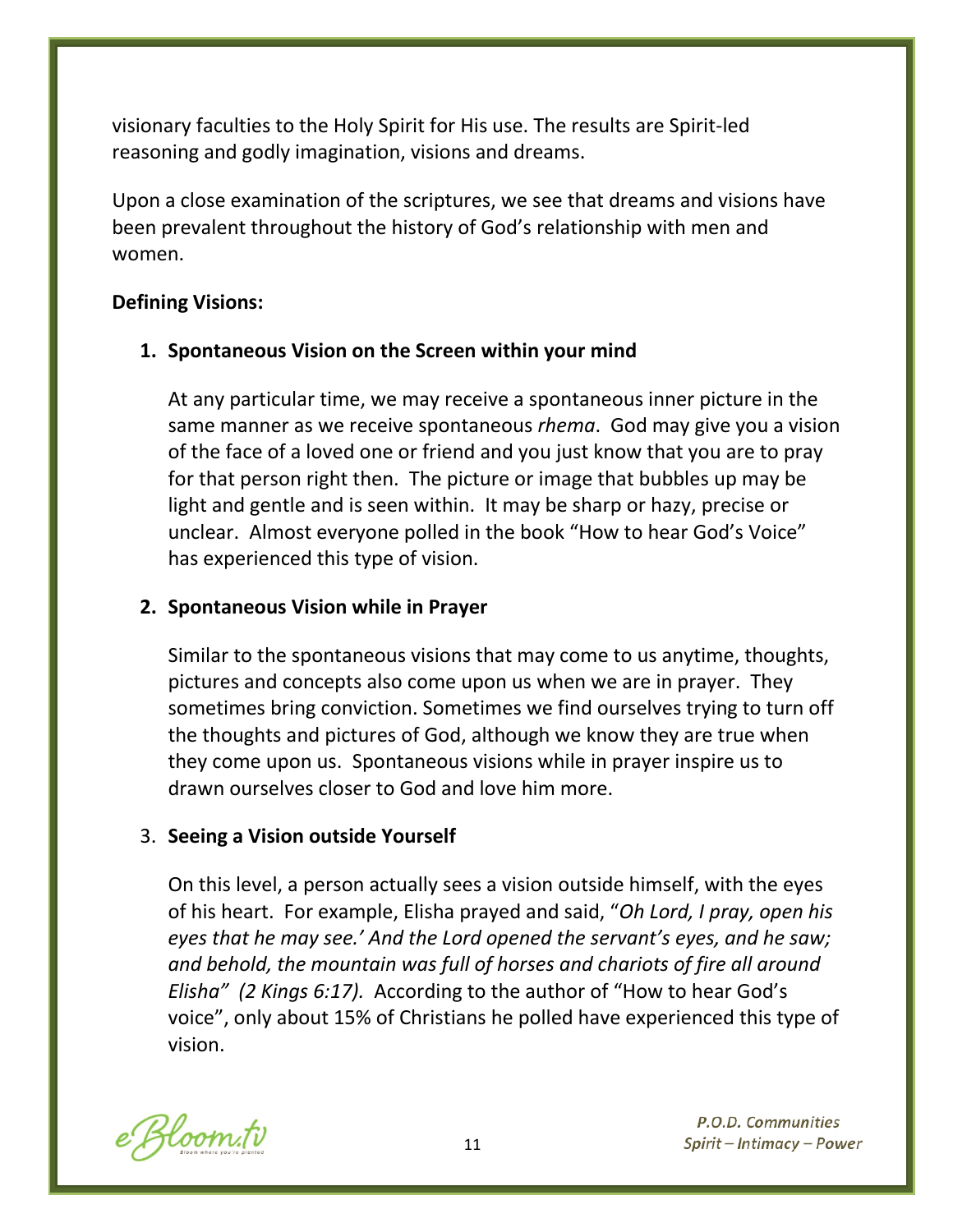#### **4. Vision while in a Trance**

A vision can be seen while in a trance. Peter had this experience in Acts 10:10-23. Trance-like visions are not common in Scriptures or church settings and approximately 5% of Christian's claimed to have had this experience.

#### **5. The Visionary Encounter of Dreams**

Paul received a vision in the night while he was asleep (Act 16:9-10). Spiritual dreams are common in Scripture (about 50 in the Bible) and they are also common among God's people today. About 85% of Christians polled in the book stated that they have had dreams that they knew came from God.

Visions on each of these five levels are equally valid and scriptural, and all are to be thoroughly tested, weighed and considered.

How do you most often experience God's thoughts and pictures in the form of visions?

\_\_\_\_\_\_\_\_\_\_\_\_\_\_\_\_\_\_\_\_\_\_\_\_\_\_\_\_\_\_\_\_\_\_\_\_\_\_\_\_\_\_\_\_\_\_\_\_\_\_\_\_\_\_\_\_\_\_\_\_\_\_\_

\_\_\_\_\_\_\_\_\_\_\_\_\_\_\_\_\_\_\_\_\_\_\_\_\_\_\_\_\_\_\_\_\_\_\_\_\_\_\_\_\_\_\_\_\_\_\_\_\_\_\_\_\_\_\_\_\_\_\_\_\_\_\_

When are you most likely to receive a vision from the Lord?

#### **First steps in beginning to see visions**

As I have mentioned to you earlier this morning, God began to wake me up to relating to Him through the right side of my brain approximately 24 years after being saved, by two distinct dreams that made an incredible imprint on my soul.

The dreams themselves drew me to start looking for God more through pictures and concepts than at any time previously in my walk with Him. I had spent many

loom.tv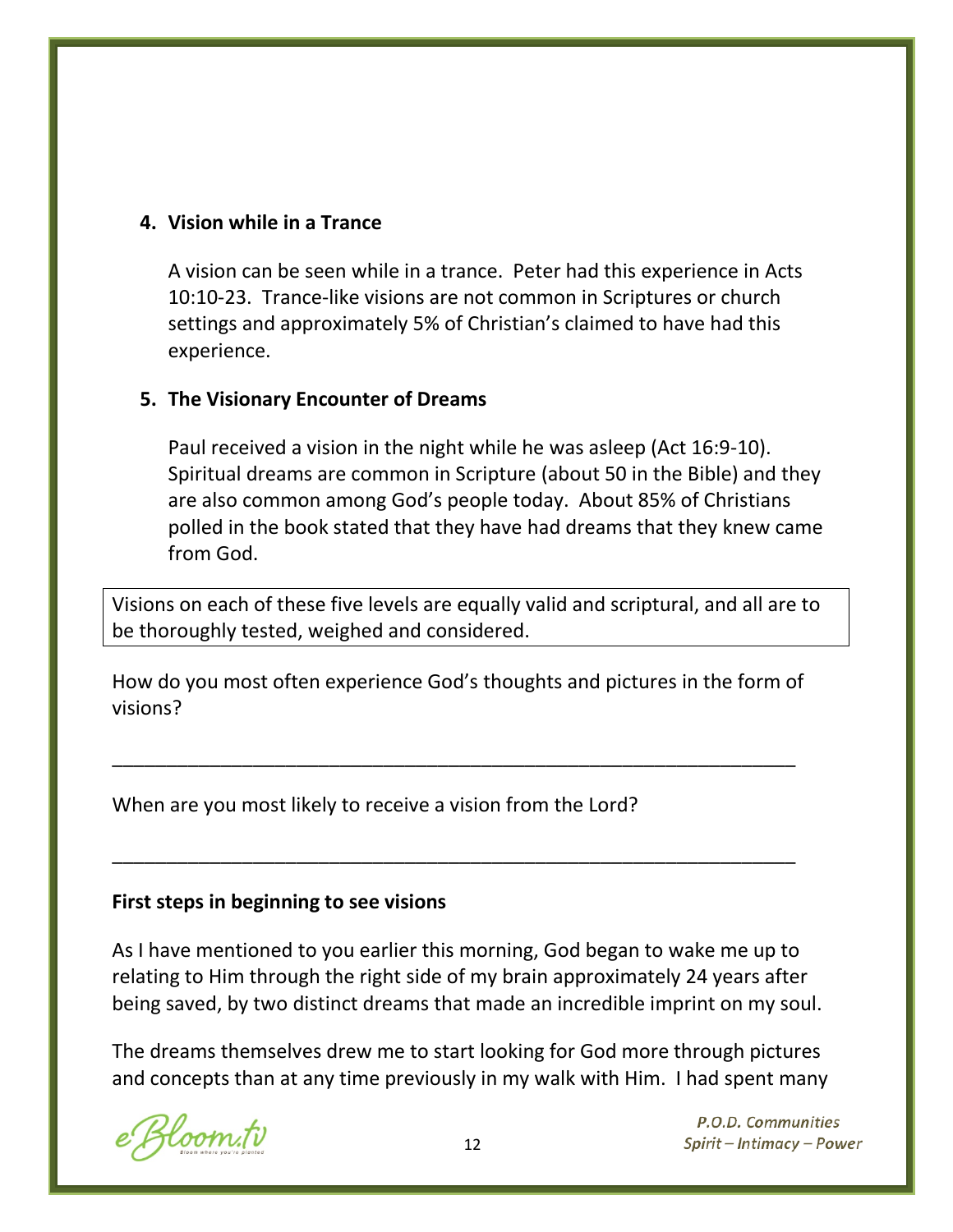years memorizing scripture and could recall hundreds of scriptures from memory but God wanted me to experience Him from both sides of my brain. As I continued to look for Christ not just in a scripture passage but actually in the form of a person that walked on this earth, my mind began to open up to images, pictures and even stories given to me by the Holy Spirit.

What I realized was that God wanted to train me to see His thoughts and pictures from a spontaneous theater in my mind and heart.

**1. The first step that God brought me through was to show me that I can believe in the value of living in the world of dreams and visions. God did not take away or discount giving me scripture as a form of communication but God was in the process of lighting the right side of my brain with pictures and images. This was something new that God allowed me to experience in my walk with Him.**

You and I must see the language of the heart as a primary means that God uses to communicate with us. Jesus often spoke in parables and for those who were ready to hear all His words, their hearts were pierced with understanding as the eyes and ears of their hearts received the truth.

**2. After originally experiencing the two dreams that began to wake me up, I began to understand that God does speak to me and you in this way, not just in the form of scripture. I then asked God to increase my capacity to see Him in the form of dreams and visions, and He did show me more to the extent that I could receive them in faith!**

God really challenged me to start pursuing him through spontaneous flow in dreams and visions and through the last several years, I have grown in my relationship with God through these types of dreams and visions.

**3. I noticed that when I began to pray, God did give me pictures and visions of what I was praying about along with words from the Holy Spirit. When we look at life, we see that we are more deeply affected by pictures than by simple cognitive communication. For example, we prefer television over radio, a speaker who tells vivid stories over a didactic lecturer, a testimony over a book of theology. Pictures enhance our worldview more than any concept or merely verbal idea.**

loom.tv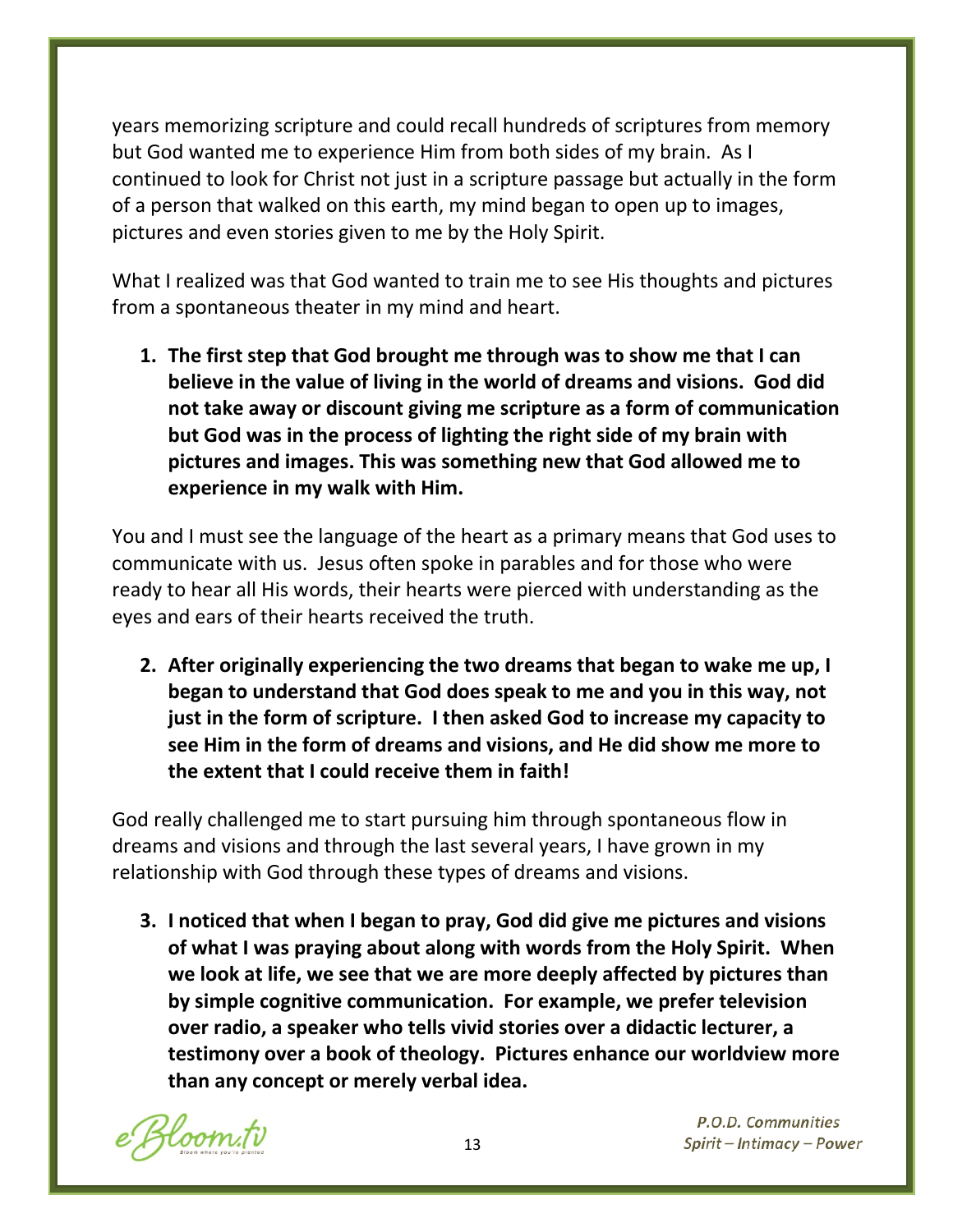God gave me a compelling reason to search for Him in every way I could find Him. He called me to help lead my congregation through a very hard season of church life. God called me to become an elder and then to oversee the transition of our founding pastor and then to oversee the re-financing of our real estate debt. That time was intense for me, my family and our church. When God called me and I said that I would follow him through the season, God gave me spiritual gifting so that I could see what he was doing to and through our church, HE GAVE ME AN EXTRA MEASURE OF FAITH for the season ahead and I most certainly needed to hear every word from the Lord to get through the season of transition!

Has God stretched and strengthened you to hear and see him with your whole heart in the form of dreams and vision for a new work he has prepared for you?

\_\_\_\_\_\_\_\_\_\_\_\_\_\_\_\_\_\_\_\_\_\_\_\_\_\_\_\_\_\_\_\_\_\_\_\_\_\_\_\_\_\_\_\_\_\_\_\_\_\_\_\_\_\_\_\_\_\_\_\_\_\_\_\_\_\_

Take time to ask God to show you more of his thoughts, visions and dreams for your life and ministry ahead of you and journal them below.

\_\_\_\_\_\_\_\_\_\_\_\_\_\_\_\_\_\_\_\_\_\_\_\_\_\_\_\_\_\_\_\_\_\_\_\_\_\_\_\_\_\_\_\_\_\_\_\_\_\_\_\_\_\_\_\_\_\_\_\_\_\_\_\_\_\_\_ \_\_\_\_\_\_\_\_\_\_\_\_\_\_\_\_\_\_\_\_\_\_\_\_\_\_\_\_\_\_\_\_\_\_\_\_\_\_\_\_\_\_\_\_\_\_\_\_\_\_\_\_\_\_\_\_\_\_\_\_\_\_\_\_\_\_\_

\_\_\_\_\_\_\_\_\_\_\_\_\_\_\_\_\_\_\_\_\_\_\_\_\_\_\_\_\_\_\_\_\_\_\_\_\_\_\_\_\_\_\_\_\_\_\_\_\_\_\_\_\_\_\_\_\_\_\_\_\_\_\_\_

If you are struggling to grasp the information and concepts presented above**, take time to go through "Allowing God to Restore Your Visionary Capacity" located in the Resource Guide** and ask God to show you what the barriers are to restoring your capacity to see and hear him in the forms of dreams and visions. Be ready to discuss this with your POD group later this month.

### • **KEY # 4 WRITING DOWN THE FLOW OF THOUGHTS AND PICTURES THAT COME TO YOU**

Recording your conversations with God is a great method to help you in your \_\_\_\_\_\_\_\_. Two-way journaling is a biblical method that can help you grow in the discernment of the voice of God in your heart. This form of journaling is basically recording your prayers and what you sense to be God's answer. If we can learn to clearly discern His voice speaking within us, we will be much more confident in our walk with the Holy Spirit. Journaling is a way to sort out God's thoughts and pictures.

loom.tv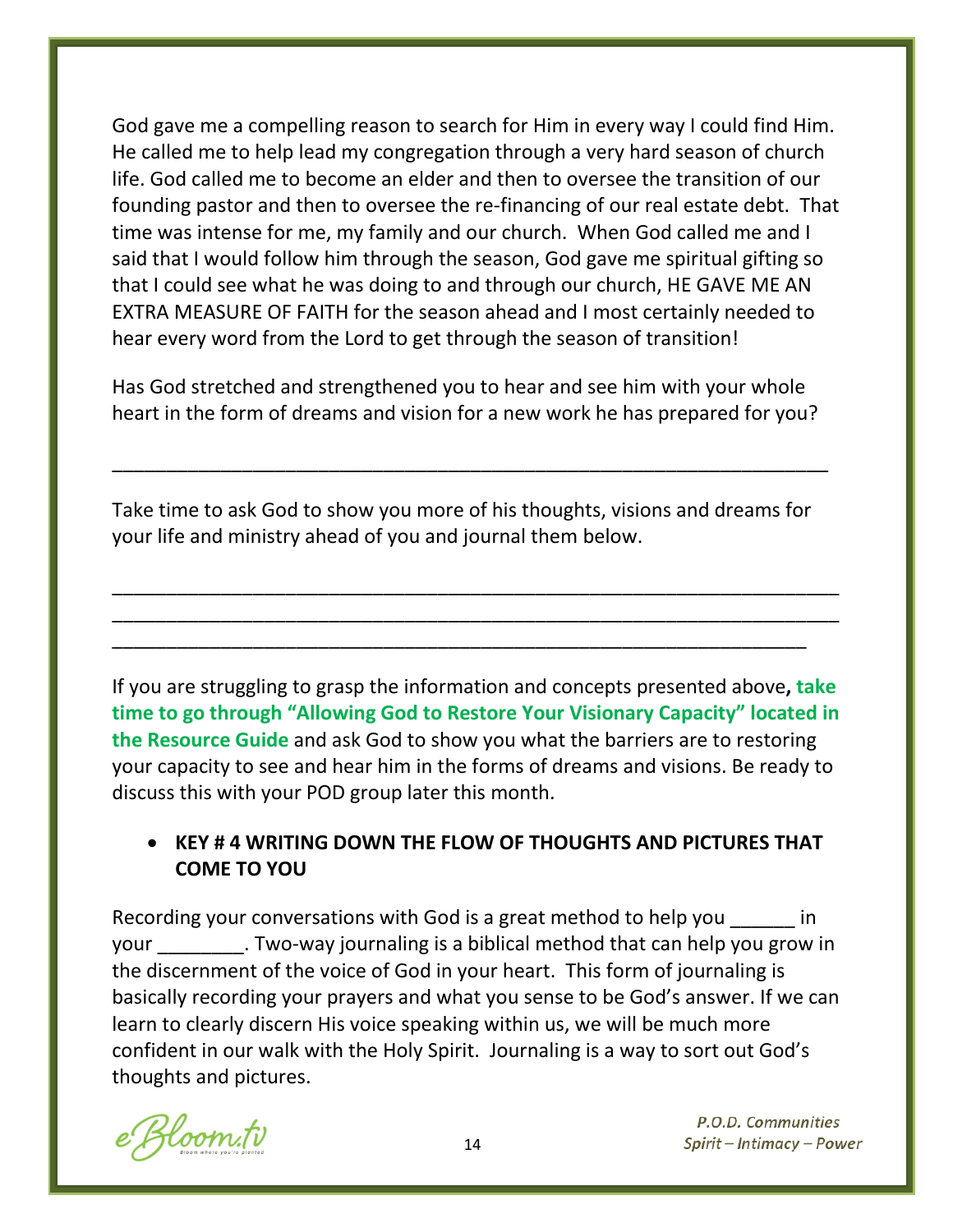#### **Key Benefit of Journaling**

One of the greatest benefits of using journaling during your communion with the Lord is that it allows you to receive freely the spontaneous flow of ideas that come to your mind, in faith believing that they are from God, without shortcircuiting them by subjecting them to rational and sensory doubt while you are receiving them. Journaling allows you to write in faith believing the flow of thoughts and pictures are from the Lord, knowing that you will be able to test those thoughts that you have journaled down later.

**Please refer to the article "Writing Down the Flow of Thoughts and Pictures that come to you" found in the attached Resource Guide for a more detailed document on journaling as a discipline in our walks with God.** 

**See in the Resource Guide "The Most Common Reasons for Mistakes in Journaling" information sheet and work through the issues presented in the document. Also take the "Journal Exercise" sheet and practice journaling for one session. Share with your group the outcome of your exercise.**

Take a minute to write down your thoughts, concerns and questions about what you have learned today. The same state of the same state of the same state of the same state of the same state

\_\_\_\_\_\_\_\_\_\_\_\_\_\_\_\_\_\_\_\_\_\_\_\_\_\_\_\_\_\_\_\_\_\_\_\_\_\_\_\_\_\_\_\_\_\_\_\_\_\_\_\_\_\_\_\_\_\_\_\_\_\_\_\_\_\_\_ \_\_\_\_\_\_\_\_\_\_\_\_\_\_\_\_\_\_\_\_\_\_\_\_\_\_\_\_\_\_\_\_\_\_\_\_\_\_\_\_\_\_\_\_\_\_\_\_\_\_\_\_\_\_\_\_\_\_\_\_\_\_\_\_\_\_\_

Ask the Lord what He is challenging you to do with what you have learned today. Go back and review your notes. Summarize them below.

\_\_\_\_\_\_\_\_\_\_\_\_\_\_\_\_\_\_\_\_\_\_\_\_\_\_\_\_\_\_\_\_\_\_\_\_\_\_\_\_\_\_\_\_\_\_\_\_\_\_\_\_\_\_\_\_\_\_\_\_\_\_\_\_\_\_ \_\_\_\_\_\_\_\_\_\_\_\_\_\_\_\_\_\_\_\_\_\_\_\_\_\_\_\_\_\_\_\_\_\_\_\_\_\_\_\_\_\_\_\_\_\_\_\_\_\_\_\_\_\_\_\_\_\_\_\_\_\_\_\_\_\_

#### **OUR KEYS TO THE KINGDOM**

The main purpose for learning to hear God's voice is so that you might really know Him and His will for your life and know His desires, His hurts, and His character and nature! Please read John 17:3.

#### **FIVE KEY ASPECTS OF PRAYERS THAT POSTION YOU TO HEAR FROM GOD:**

1. Mark 12:30, Make Me your greatest treasure so I can give Myself to you.

Hoom.tv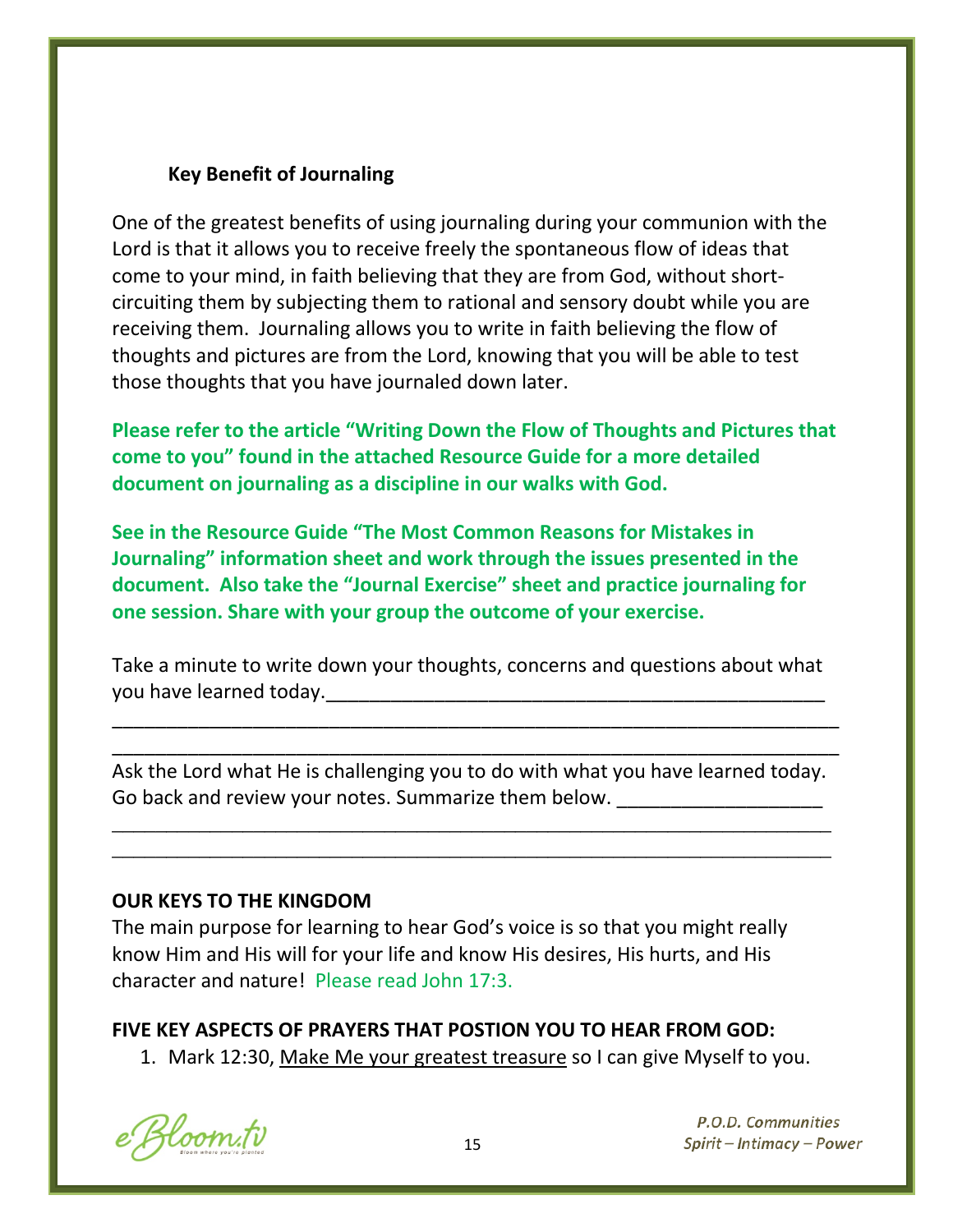- 2. Jer. 29.13, Search for Me with your whole heart so I can reveal Myself to you.
- 3. Prov. 3:5, Trust Me with your whole heart so I can guide your steps.
- 4. Psalm 9:1, Praise Me with you whole heart so I can gift you with My presence.
- 5. Joel 2:12, Return to Me with your whole heart so that I can be compassionate and bless you.

#### **REMEMBER IN SUMMARY:**

- 1. Key #1 Learn to recognize God's voice as spontaneous thoughts that light on your mind.
- 2. Key #2 Quite yourself
- 3. Key #3 Look for a vision as you pray.
- 4. Key #4 Write down your flow of thoughts and pictures.

**APPLICATION NEXT STEPS: As you review this session in your own personal quiet time, with your POD mates and others, ask yourself; What is God saying to me? and How am I going to respond? Begin now to look for opportunities to start sharing what you have learned with others. That is disciple making. Take advantage of the transformative power of prayer, journaling, writing out personal application/next steps, and memorizing key scriptures. Also, be sure to read the articles and one or more of the books mentioned in the resource guide at the end of each of the seven sessions.**

\_\_\_\_\_\_\_\_\_\_\_\_\_\_\_\_\_\_\_\_\_\_\_\_\_\_\_\_\_\_\_\_\_\_\_\_\_\_\_\_\_\_\_\_\_\_\_\_\_\_\_\_\_\_\_\_\_\_\_\_\_\_\_\_\_\_\_\_\_\_\_\_\_\_\_\_\_\_

\_\_\_\_\_\_\_\_\_\_\_\_\_\_\_\_\_\_\_\_\_\_\_\_\_\_\_\_\_\_\_\_\_\_\_\_\_\_\_\_\_\_\_\_\_\_\_\_\_\_\_\_\_\_\_\_\_\_\_\_\_\_\_\_\_\_\_\_\_\_\_\_\_\_\_\_\_\_

\_\_\_\_\_\_\_\_\_\_\_\_\_\_\_\_\_\_\_\_\_\_\_\_\_\_\_\_\_\_\_\_\_\_\_\_\_\_\_\_\_\_\_\_\_\_\_\_\_\_\_\_\_\_\_\_\_\_\_\_\_\_\_\_\_\_\_\_\_\_\_\_\_\_\_\_\_\_

\_\_\_\_\_\_\_\_\_\_\_\_\_\_\_\_\_\_\_\_\_\_\_\_\_\_\_\_\_\_\_\_\_\_\_\_\_\_\_\_\_\_\_\_\_\_\_\_\_\_\_\_\_\_\_\_\_\_\_\_\_\_\_\_\_\_\_\_\_\_\_\_\_\_\_\_\_\_

\_\_\_\_\_\_\_\_\_\_\_\_\_\_\_\_\_\_\_\_\_\_\_\_\_\_\_\_\_\_\_\_\_\_\_\_\_\_\_\_\_\_\_\_\_\_\_\_\_\_\_\_\_\_\_\_\_\_\_\_\_\_\_\_\_\_\_\_\_\_\_\_\_\_\_\_\_\_

\_\_\_\_\_\_\_\_\_\_\_\_\_\_\_\_\_\_\_\_\_\_\_\_\_\_\_\_\_\_\_\_\_\_\_\_\_\_\_\_\_\_\_\_\_\_\_\_\_\_\_\_\_\_\_\_\_\_\_\_\_\_\_\_\_\_\_\_\_\_\_\_\_\_\_\_\_\_

\_\_\_\_\_\_\_\_\_\_\_\_\_\_\_\_\_\_\_\_\_\_\_\_\_\_\_\_\_\_\_\_\_\_\_\_\_\_\_\_\_\_\_\_\_\_\_\_\_\_\_\_\_\_\_\_\_\_\_\_\_\_\_\_\_\_\_\_\_\_\_\_\_\_\_\_\_\_

**KEY TAKE-AWAYS AND MY PERSONAL APPLICATION/NEXT STEPS:**

**Scripture I will commit to memorize from this session:**

**1.** 

Bloom.tv